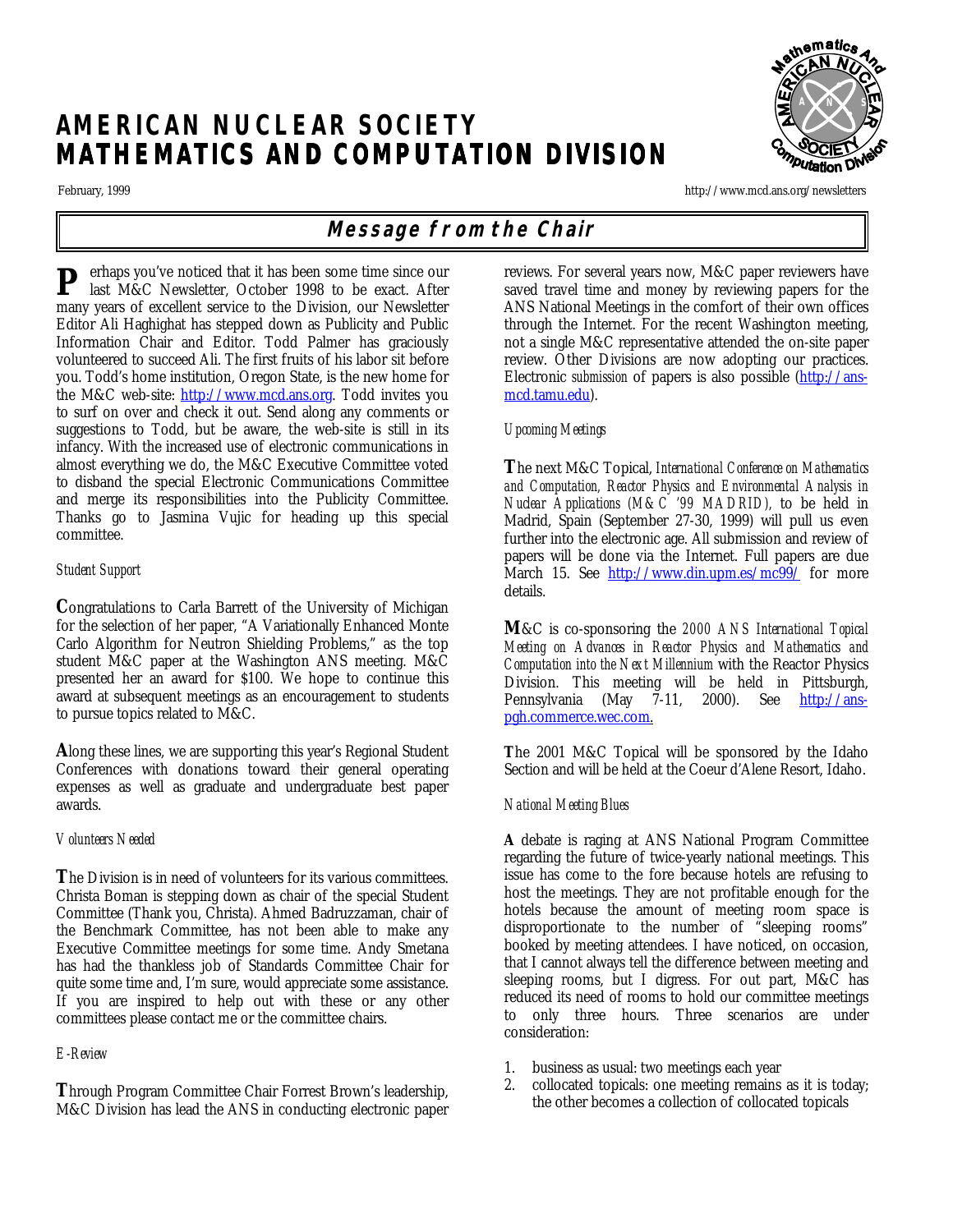## 3. one national meeting

**T**he M&C Executive Committee is in support of the single national meeting concept. Until one yearly meeting has been eliminated, however, M&C will continue to have a presence at all meetings through our continued sponsorship of relevant technical sessions. We feel that MCD should not dictate to our membership which meetings they should or should not attend. We are vehemently opposed to the concept of collected topicals. M&C favors separate topicals for a number of reasons: variety of locations, lack of conflict with the National Meeting agenda, financial benefits to M&C and the sponsoring local section. Please let me know what you think.

#### **J**im **R**athkopf

## **Report**

## **EXECUTIVE COMMITTEE MEETING WASHINGTON, DC, NOVEMBER 15-19, 1998**

#### *Benchmark Committee*

I.K. Abu-Shamays suggested that RPD and MCD combine their Benchmark Committees. Ali Haghighat and Farzad Rahnema will talk with RPD to determine a need, and talk with Ahmed Badruzzaman, the Chair of the Benchmark Committee, about his participation.

#### *Finance Committee* - Allison Stolle (for Tom Sutton)

Allison reported that the dispute over the Division's share of the topical meeting profits was resolved. This year's expenses include funds for the Ereview web site. It was also noted that MCD would get a 5% cut from PHYSOR 2000 meeting.

## *Honors and Awards Committee*. - Laural Briggs

Information on MCD participation in the evaluation of Dannels scholarship applicants is still being gathered. The Scholarship Policy and Coordination Committee is considering adjusting scholarship awards to amounts which can be supported by the individual scholarship endowments, which would reduce the Dannels Scholarship from 3500\$ to 2500\$. Mike Westfall is continuing to work on identifying MCD candidates for Fellow and processing the nomination packages through the national Honors and Awards. Contact either Mike or Laural for details. The committee has received two nominations for the next Distinguished Service Award and will continue to accept nominations until May 1<sup>st</sup>, 1999. Anyone wishing to nominate MCD members various ANS-wide awards awards should contact Larual.

#### *Membership Committee* - Madeline Feltus

Madeline reported that as of 11/1/98, there were a significant number of unpaid members. It was also reported that 98 members were dropped. Numerous attendees voiced a question about the timing of this information with the dues cycle of the Society.

## *Publicity* - Todd Palmer

Todd has volunteered to replace Ali Haghihat as newsletter editor (thanks, Ali!) and has arranged for a MCD web site: http://www.mcd.ans.org.

#### *Standards Committee* - Andy Smetana

The draft of ANS 10.2, "Portability of Scientific and Engineering Software," is available and a meeting will be held later that day to review and vote on the draft. Revision is needed for ANS 10.4, "Verification and Validation." A committee is forming. Andy asked the Committee about the value of the standards effort. Numerous attendees were very supportive of the effort; however, it was noted that ANS's method of distributing standards discourages their use in industry. The cost of these standards can also be prohibitive to universities.

#### *Program Committee* - Forrest Brown

I.K. Abu-Shamays passed out the call for papers for the PHYSOR 2000 topical meeting and notified MCD that a technical program committee meeting was to be held later in the week. A list of the current Program Committee members was prepared; their duties are to participate in the MCD E-reviews. If not active for a year, members will be dropped. Members may nominate themselves to participate at anytime by emailing Forrest at fbrown@lanl.gov. There are four regular sessions and one special session at the 1998 ANS Winter Meeting. Nine of the 34 papers were submitted electronically as PDF files (via the Texas A&M website). All MCD members are encouraged to submit papers electronically in the future. The timetable for special sessions at future national meetings was discussed. There are no special sessions at the Boston meeting. To submit a topic for the San Diego meeting, the week of the Boston meeting is the deadline. The winter 2000 meeting will be in Washington DC again. The 2001 meetings will be in Milwaukee and Reno. A change was approved to the E-review procedures: all reviewers' comments will be visible to other reviewers, but only by reviewer ID not by name. The motivation for this is to improve the quality of the reviews. The 2001 MCD Topical meeting will be hosted by the Idaho section in the proposed Coeur d'Alene Resort Hotel during October .

#### *Student Committee* – Jim Rathkopf for Christa Boman

The student lunch to be held this week was canceled because 2 or 3 students out of 80 agreed to attend. Judges were needed for the best student written paper award for this meeting. Volunteers to were arranged to judge the three papers in the MCD sessions. The Chair asked for volunteers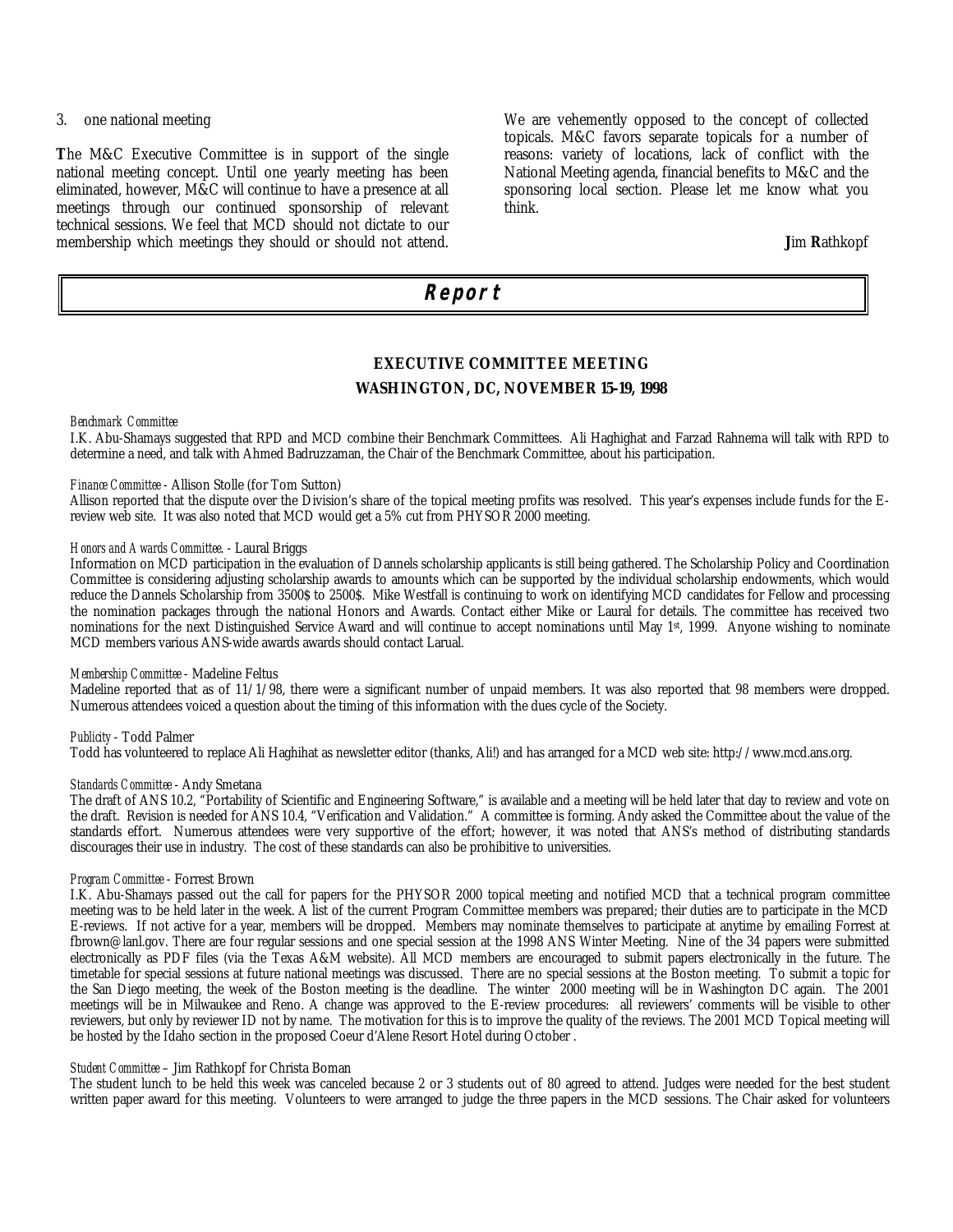relieve Christa Boman as chair of this committee. The RPI Student ANS Branch has requested monetary contributions and paper awards funds for their March 99 Student Paper Conference. The committee approved a MCD paper award (graduate and undergraduate) for 100\$ at both conferences (400\$ awards total) and donate 100\$ to the general funds of both conferences for 600\$ total.

## *Electronic Communication Committee* – Paul Wilson

Paul reports that ANS has hired an Information Systems person and will hire a web master soon. They would be available to integrate the MCD website into the ANS website. A motion to merge this committee with the Publicity Committee was put forward and was unanimously approved.

#### *Nominating Committee* - Marv Adams

Marv proposed a list of officer candidates (Andrew Smetana - Vice Chair, Yousry Y. Azmy – Secretary, Dmitriy Anistratov – Treasurer) and the committee voted to unanimously accept the list.

**Upcoming Meetings**

*1999 ANS Annual Summer Meeting Boston Marriott Copley Place, Boston, Massachusetts, June 6-10, 1999.*

*International Conference on Mathematics and Computation, Reactor Physics and Environmental Analysis in Nuclear Applications (M&C '99 MADRID)*

This meeting held in Madrid, Spain (September 27-30, 1999) will pull us even further into the electronic age. All submission and review of papers will be done via the Internet. Full papers are due March 15. See http://www.din.upm.es/mc99/ for more details.

> *Global '99 International Conference on Future Nuclear Systems: Nuclear Technology - Bridging the Millenia*

Sponsored by the Fuel Cycle and Waste Management Division of ANS, this conference will be held at the Snow King Resort in Jackson Hole, Wyoming, August 29 - September 3, 1999. See http://www.anlw.anl.gov/global99 for more details.

> *1999 ANS Annual Winter Meeting Long Beach Convention Center and Hyatt, Long Beach, California, November 14-18, 1999.*

*2000 ANS International Topical Meeting Advances in Reactor Physics and Mathematics and Computation into the Next Millennium*

Cosponsored with the Reactor Physics Division, this meeting will be held in Pittsburgh, Pennsylvania (May 7-11, 2000). See http://anspgh.commerce.wec.com for more details.

## **In Memorium: Gerald C. (Jerry) Pomraning**

Gerald C. (Jerry) Pomraning was born in Oshkosh, Wisconsin on February 23, 1936. In 1962 he received his Ph.D. in Nuclear Engineering from MIT. In 1969, following seven years of industrial research at the General Electric and General Atomic companies, he and two colleagues founded Science Applications International Corporation (SAIC) in San Diego. In 1976, Jerry joined UCLA as a professor in the School of Engineering and Applied Science.

Jerry's research interests encompassed transport and kinetic theory, radiative transfer, radiation hydrodynamics, nuclear reactor physics, and applied mathematics. He published two books and about 250 papers on these subjects. During his career he held visiting appointments at Brookhaven National Laboratory, Los Alamos National Laboratory, Lawrence Livermore National Laboratory, the Nuclear Research Center in Karlsruhe, Germany, and the Universities of Bologna and Rome (La Sapienza) in Italy.

Jerry was awarded the Mark Mills Awards of the American Nuclear Society for his Ph.D. dissertation work. He was an elected Fellow of the American Nuclear Society (1975), the American Physical Society (1980), and the American Association for the Advancement of Science (1986). In 1994 he was awarded a distinguished service citation from the University of Wisconsin for his contributions to nuclear reactor physics, transport theory, and radiative transfer. In 1997 he was awarded the Arthur Holly Compton Award of the American Nuclear Society for his contributions to nuclear engineering education and research. Just prior to his death on February 6, 1999, Jerry was awarded the ANS Eugene Wigner Award for his contributions to reactor physics. [*Thanks to Ed Larsen*]